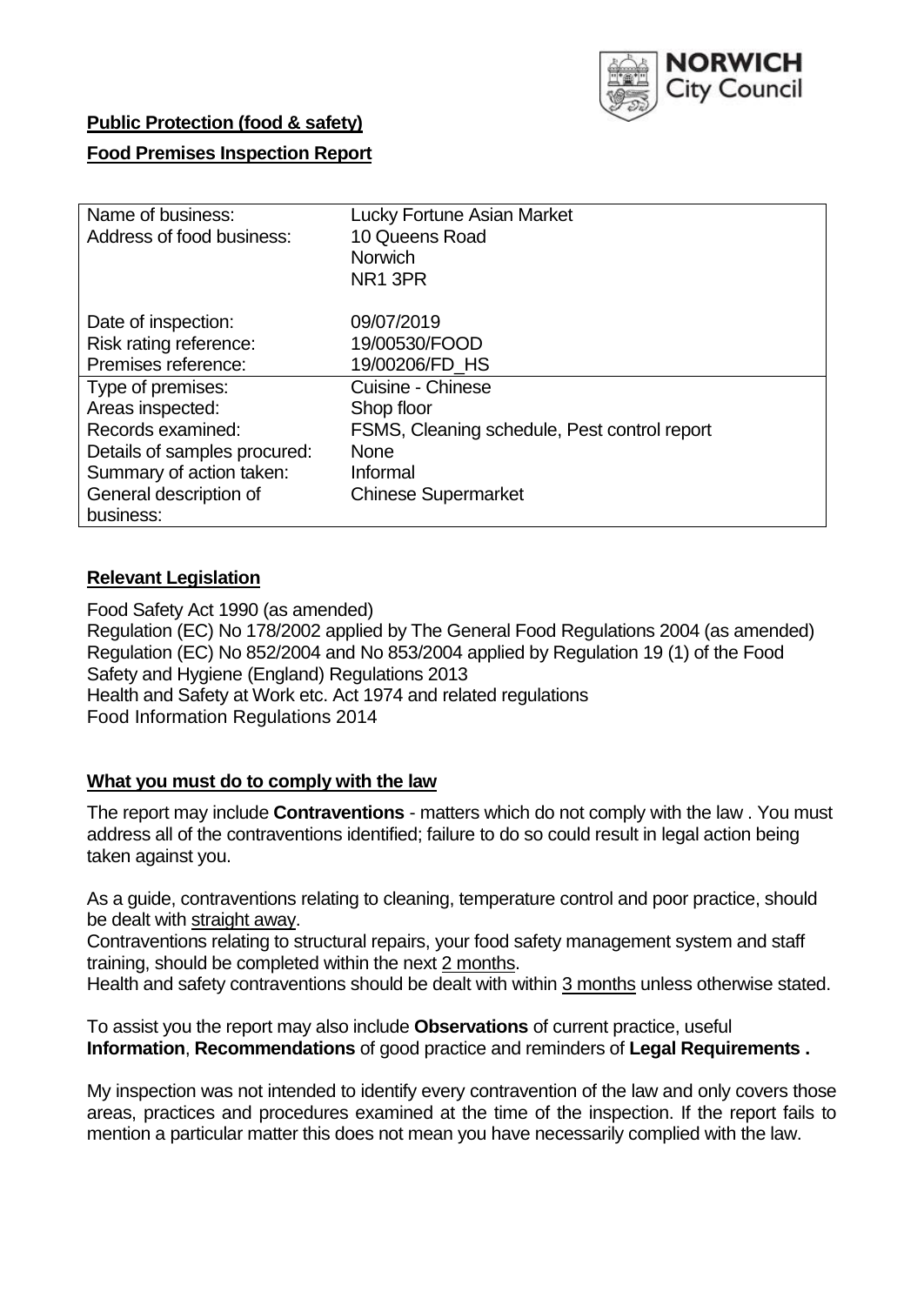# **FOOD SAFETY**

## **How we calculate your Food Hygiene Rating:**

The food safety section has been divided into the three areas which you are scored against for the hygiene rating: 1. food hygiene and safety procedures, 2. structural requirements and 3. confidence in management/control procedures. Each section begins with a summary of what was observed and the score you have been given. Details of how these scores combine to produce your overall food hygiene rating are shown in the table.

| <b>Compliance Area</b>                     |          |    |           | <b>You Score</b> |                |    |           |    |                |  |  |
|--------------------------------------------|----------|----|-----------|------------------|----------------|----|-----------|----|----------------|--|--|
| Food Hygiene and Safety                    |          |    |           | 0                | $\overline{5}$ | 10 | 15        | 20 | 25             |  |  |
| <b>Structure and Cleaning</b>              |          |    | 0         | 5.               | 10             | 15 | 20        | 25 |                |  |  |
| Confidence in management & control systems |          |    | $\Omega$  | 5                | 10             | 15 | 20        | 30 |                |  |  |
|                                            |          |    |           |                  |                |    |           |    |                |  |  |
| <b>Your Total score</b>                    | $0 - 15$ | 20 | $25 - 30$ |                  | $35 - 40$      |    | $45 - 50$ |    | > 50           |  |  |
| <b>Your Worst score</b>                    | 5        | 10 | 10        |                  | 15             |    | 20        |    | $\blacksquare$ |  |  |
|                                            |          |    |           |                  |                |    |           |    |                |  |  |
| <b>Your Rating is</b>                      | 5        | 4  | 3         |                  | $\overline{2}$ |    |           |    | $\Omega$       |  |  |

Your Food Hygiene Rating is 5 - a very good standard



# **1. Food Hygiene and Safety**

Food Hygiene standards are excellent. You demonstrated full compliance with legal requirements. You have safe food handling practices and procedures and all the necessary control measures to prevent cross-contamination are in place. **(Score 0)**

#### Contamination risks

**Observation** I was pleased to see you were able to demonstrate effective controls to prevent cross-contamination.

Hand-washing

**Observation** I was pleased to see handwashing was well managed.

**Observation** there no towel to the towel dispenser. However hygienic blue roll was available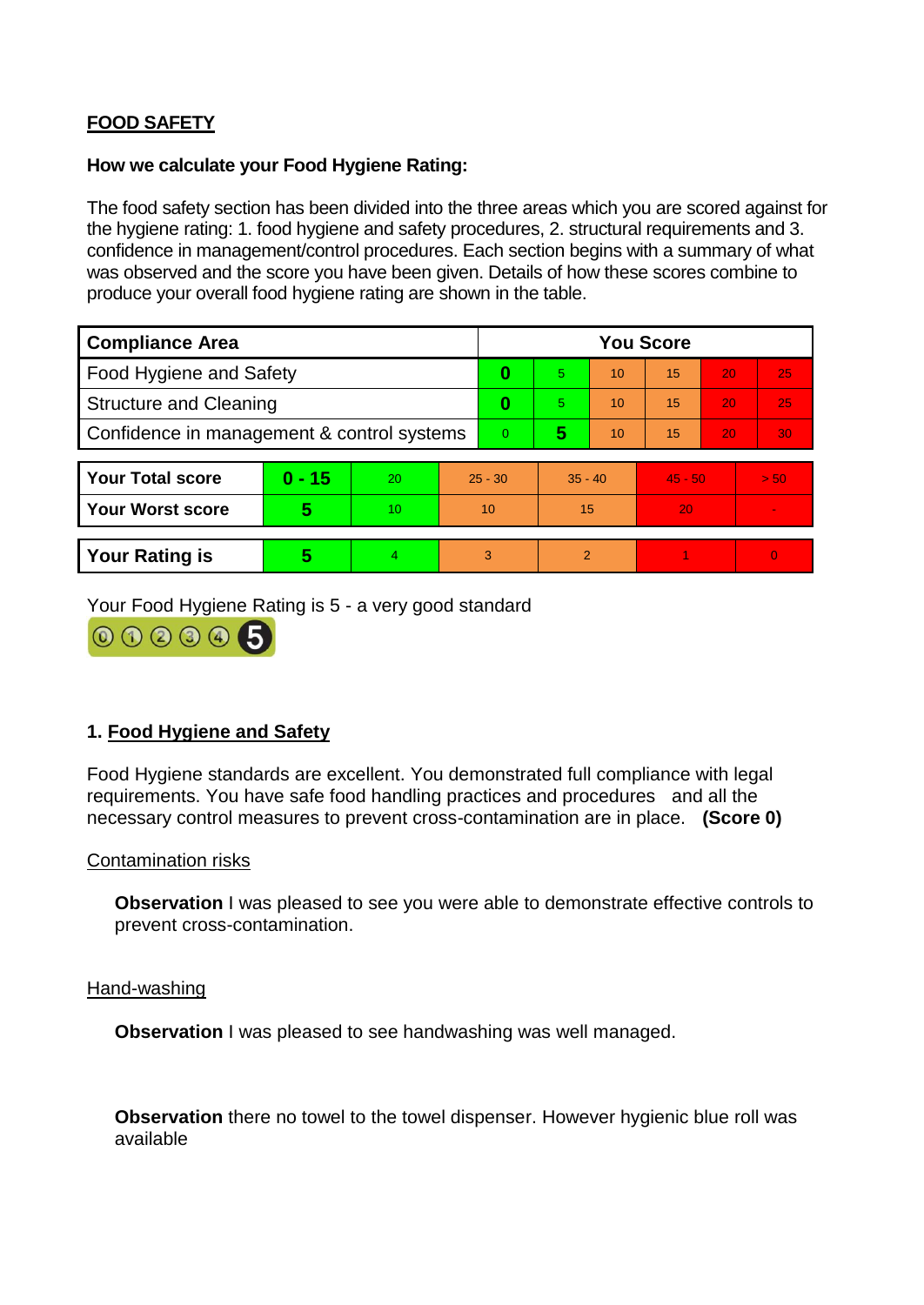### Personal Hygiene

**Observation** I was pleased to see that standards of personal hygiene were high.

## Temperature Control

**Observation** I was pleased to see you were able to limit bacterial growth and/or survival by applying appropriate temperature controls at points critical to food safety and that you were monitoring temperatures.

#### Poor Practices

**Guidance** It is an offence to sell food which is not of the nature, substance or quality demanded by the consumer. Food sold passed it's 'best before' date could be of a reduced quality so you must check it is OK before you sell it. You must also inform your customers the product is passed its 'best before'

## **2. Structure and Cleaning**

The structure facilities and standard of cleaning and maintenance are all excellent and you demonstrated full compliance with the law. There is evidence of effective pest control and procedures are in place to rectify any problems as they arise. There is good provision for waste disposal. **(Score 0)**

#### Cleaning of Structure

**Observation** The premises had been well maintained and the standard of cleaning was good.

#### Cleaning Chemicals / Materials / Equipment and Methods

**Observation** I was pleased to see that the premises was kept clean and that your cleaning materials, methods and equipment were able to minimise the spread of harmful bacteria between surfaces.

#### **Maintenance**

**Observation** I was pleased to see the premises had recently been refurbished.

#### Facilities and Structural provision

**Observation I** was pleased to see the premises had been well maintained and that adequate facilities had been provided.